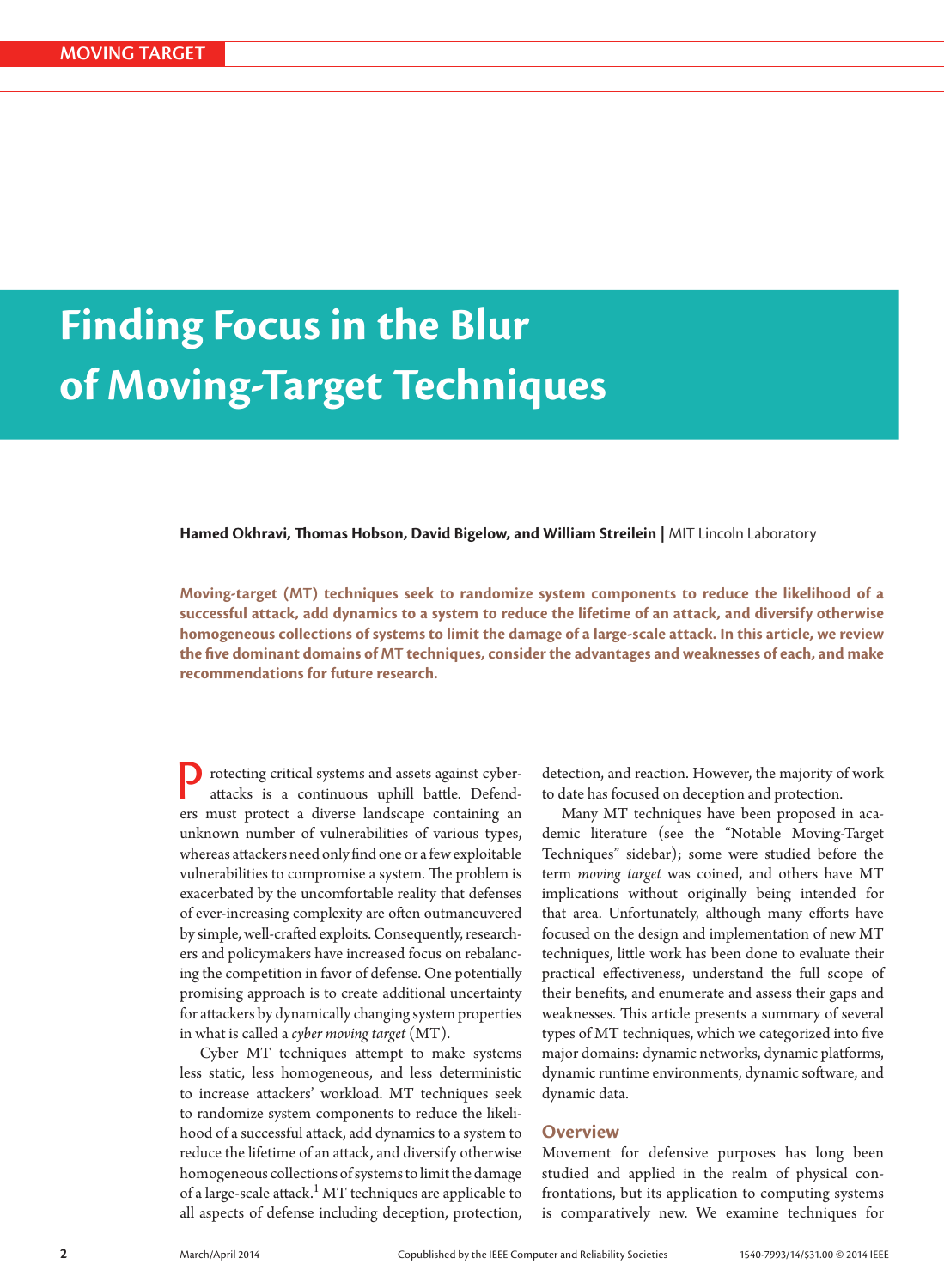# **Notable Moving-Target Techniques**

any moving-target (MT) techniques and systems have been proposed and described in the literature, and a few have been implemented in the real world. One of our initial surveys identified more than 120 academic papers describing various cyber MT techniques, $1$  and tens of new papers are being added to this body of literature every year. A comprehensive list of techniques would require many pages for the references alone, and even a cursory description of the most prominent techniques in each domain would require more space than is available. However, we provide a short description of one technique in each MT domain—dynamic networks, dynamic platforms, dynamic runtime environments, dynamic software, and dynamic data—and mention several others by name. Readers should refer to our survey for a longer list of MT techniques and their associated details.

Network address space randomization is a dynamic network technique that implements IP address randomization by modifying a Dynamic Host Configuration Protocol (DHCP) server to assign short IP leases.<sup>2</sup> A new IP address is assigned to each host as the previous short-term lease expires, with a goal of mitigating the propagation of hit-list worms. Other dynamic network techniques include Dynat for protocol obfuscation, DynaBone and Revere for dynamic routing, and Mute and Arcsyne for address hopping.

Moving-attack surface (MAS) is a dynamic platform technique that implements virtual server rotation for Web services.<sup>3</sup> MAS creates a pool of virtual webservers with a diversified software stack (for example, IIS on Windows versus Apache on Red Hat) and assigns each incoming Web request to one of the virtual servers at random. Other mechanisms, such as anomalous event detectors, random timers, and lifespan timers, also trigger virtual server rotations to mitigate attacks on vulnerable webservers. Other dynamic platform techniques include the Security Agility Toolkit for dynamically changing platform access levels, Genesis for diversification at the virtual machine level, multivariant execution for platform-level voting on applications, Talent for migrationbased platform diversification, and several mechanisms to handle machine rotation.

Address space layout randomization (ASLR) is the most widely deployed dynamic runtime environment technique, having been implemented in a variety of mainstream server, desktop, and mobile platforms. The PaX team first implemented ASLR for Linux in 2001,<sup>4</sup> which was followed by integration into the Linux kernel in 2005 and into Windows and Mac OS X in 2007. ASLR implementations have steadily improved with newer operating systems: current 64-bit

*cont. on p. 4*

employing movement in computing systems, focusing on techniques available as research prototypes and commercial solutions. Although outside the scope of this analysis, many equally important management and analytic elements must also mature to guide effective use of MT techniques.

Management elements include command and control, decision support, and human interfaces required to properly direct the MT techniques.<sup>2</sup> Largely unspecified is the extent to and means by which humans will be involved in the command and control of these movements and what strategies, policies, and procedures should be in place to trigger such movement. Of particular note, organizations will need means to understand how MT techniques fit into overall defensive strategies. Whereas some techniques, such as address space layout randomization (ASLR), might be broadly applicable, others might require a connection to specific strategic objectives.

Consider a technique that migrates a vulnerable application across a diverse set of platforms. If attackers need to compromise all platforms in the set to achieve the objective (for instance, continuous denial of service), migration indeed increases the number of exploits and attacker effort. On the other hand, if the attack requires a few CPU cycles on any single platform

(for instance, to trigger a kinetic effect), migrating across platforms actually makes attacks easier: adversaries need just one exploit from the full set of platforms.

Likewise, analytics are essential for developing a deeper understanding of how to best leverage the techniques and for communicating relevant movement data to operators and management capabilities. For example, past work has looked at understanding adversaries' and defenders' predictability and tailoring MT techniques accordingly.<sup>3</sup> Metrics are also required to measure the techniques' effectiveness and assess real-time operational status. Existing entropy metrics might serve as a starting point for assessing the uncertainty presented by many techniques but provide a narrow and often misleading view of a movement's effectiveness.

In this article, we do not consider the applicability of more general apparatuses for developing and understanding MT techniques, such as game theoretic approaches, experimentation, modeling, and simulation; rather, we focus on the MT techniques themselves.

#### **Techniques**

The full spectrum of MT techniques operates over a variety of computer system aspects to change anything that can be changed. Some techniques attempt to hide a target from potential attackers, whereas others assume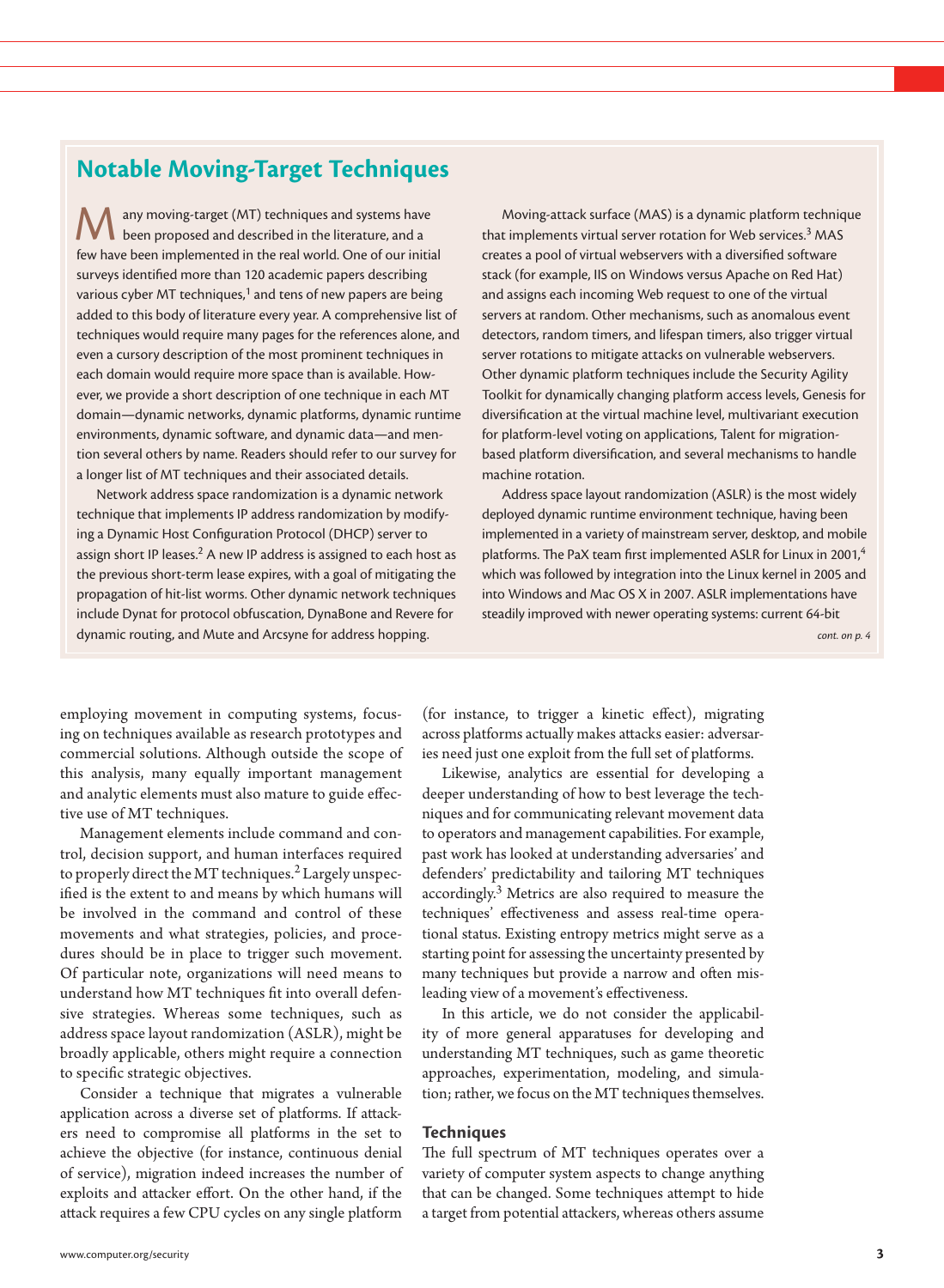#### *cont. from p. 3*

vanilla Linux kernels randomize the stack, heap, libraries, and main executable with 22, 13, 28, and 28 bits of entropy, respectively, and the newest 64-bit "high-entropy" mode in Windows 8 incorporates 33, 24, 19, and 17 bits of entropy, respectively. Other dynamic runtime environment techniques include address space layout permutation for a fine-grained version of memory randomization, DieHard(er) for heap allocator randomization, instruction-level memory randomization for internal stack and heap randomization, function pointer encryption for scrambling of computed branches, G-Free for return-oriented programming gadget removal, RISE and practical software dynamic translation for instruction encryption, and CIAS and RandSys for system call randomization.

Reverse stack is a dynamic software technique that creates two versions of a program executable during compilation, one with the stack growing in the reverse direction from the original.<sup>5</sup> An execution monitor compares the original program's outputs with its stack-reversed variant and searches for discrepancies to detect stack-based buffer overflow attacks. Other dynamic software techniques include proactive obfuscation for creating diversified application replicas, program differentiation for applying binary instruction-level modifications, and multicompiler techniques.

Redundant data diversity is a dynamic data technique that randomizes the user and group identifiers (UIDs and GIDs) in a Linux system.<sup>6</sup> This technique is implemented in the kernel by performing an XOR operation on UID and GID with a diversified bit string to detect privilege escalation or masquerading attacks that change the UID and GID values. Other dynamic data techniques include data and algorithm diversity techniques for fault tolerance, data randomization and other scrambling and encryption techniques to prevent data modifications, and a Web service data diversification technique to randomize webpage formats and document object models.

Appearing elsewhere in this issue are several other articles that relate to MT defenses. "Countering Intelligent Jamming with Full Protocol Stack Agility" explains a new protective dynamic networks technique designed to thwart intelligent jamming attempts. "Defense on the Move: Ant-Based Cyber Defense" is a defensive detector technique that incorporates aspects of dynamic software. "Managed Execution Environment as a Moving-Target Defense Infrastructure" describes an MT management and analysis system that involves aspects of all five technique categories for both protective and detective capabilities. "Security through Diversity: Are We There Yet?" is a study of dynamic software challenges and progress and serves as a more detailed inspection of that domain.

#### **References**

- 1. H. Okhravi et al., *Survey of Cyber Moving Targets*, tech. report 1166, MIT Lincoln Laboratory, Sept. 2013.
- 2. S. Antonatos et al., "Defending against Hitlist Worms Using Network Address Space Randomization," *Computer Networks*, vol. 51, no. 12, 2007, pp. 3471–3490.
- 3. Y. Huang and A. Ghosh, "Automating Intrusion Response via Virtualization for Realizing Uninterruptible Web Services," *Proc. 8th IEEE Int'l Symp. Network Computing and Applications* (NCA 09), 2009, pp. 114–117.
- 4. "PaX Address Space Layout Randomization," Pax, 2003; http:// pax.grsecurity.net/docs/aslr.txt.
- 5. A.G. Salamat and M. Franz, "Reverse Stack Execution in a Multivariant Execution Environment," *Workshop Compiler and Architectural Techniques for Application Reliability and Security*, 2008.
- 6. A. Nguyen-Tuong et al., "Security through Redundant Data Diversity," *Proc. IEEE Int'l Conf. Dependable Systems and Networks with FTCS and DCC* (DSN 08), 2008, pp. 187–196.

attackers will always find a way in and instead focus on limiting the damage.

Dynamically changing IP addresses, randomizing memory layouts, and temporarily encrypting the contents of memory can all be considered MT techniques. A few techniques have seen mainstream acceptance and deployment, such as the implementation of ASLR in modern operating systems. Others such as port knocking, though well-described and well-tested, are used in more of an ad hoc fashion. The vast majority of proposed techniques have been studied only in academic papers and have never been tested or deployed in the real world. A comprehensive list of all techniques is beyond this article's scope; the *Moving Target Defense* books provide a starting point for research in this area. $4,5$ 

We categorize MT techniques into five major domains, according to the software stack model

illustrated in Figure 1. Other categorizations are possible, but the rationale behind our approach focuses on each technique's implementation. For example, although both the dynamic runtime environments domain and the dynamic platforms domain involve the operating system, techniques in the dynamic runtime environments domain actually modify operating system internals, whereas dynamic platforms techniques leverage the differences between multiple, unmodified operating systems.

# **Attack Phases**

A second major differentiating characteristic among domains is the phase (or phases) of an attack that they seek to disrupt. Attacks necessarily proceed through multiple phases; we have chosen a five-phase attack kill chain to illustrate the major phases involved. Other valid kill chains exist, and various attack types might combine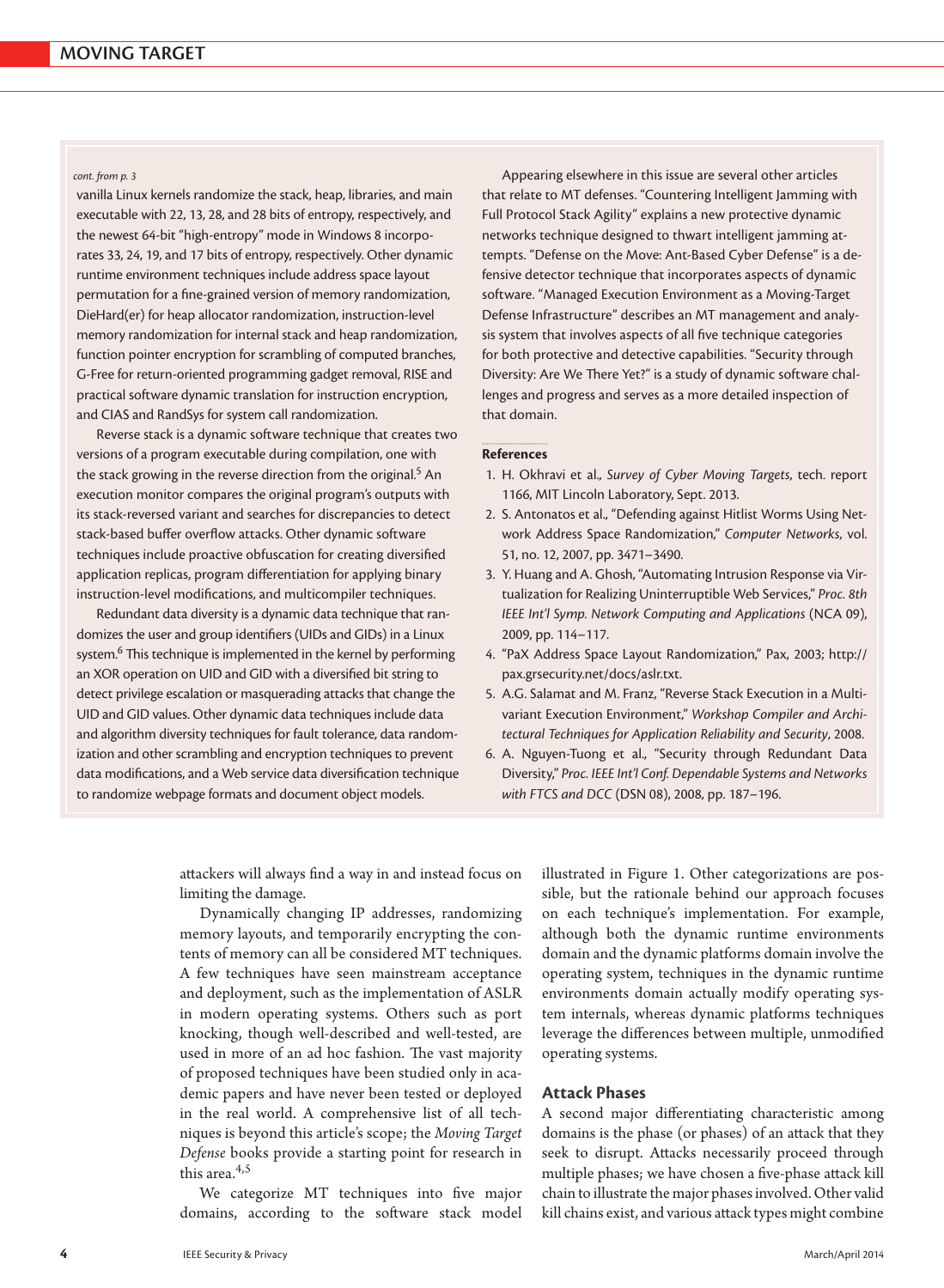

**Figure 1.** Moving-target (MT) techniques may be categorized into five different domains according to their place within the execution stack. Analytic and management components contribute to a feedback loop that can dynamically improve defense.

or divide some phases of our model, but we've found it sufficient and useful for discussion of MT domains and techniques:

- *Reconnaissance*. This phase encompasses the means by which attackers find the target and collect basic information on it. It's mainly limited to observation to learn more about a target. Examples include finding an appropriate spear-phishing target or determining a host's location using basic IP scanning.
- *Access*. This phase covers actions attackers take to collect detailed information about a chosen target. For example, attackers might launch probes against a webserver to determine the architecture, operating system, exact server application version, or configuration.
- *Development*. During this phase, attackers develop an attack that can exploit a vulnerability on a target. This phase can be performed offline without any involvement of the target.
- *Launch*. The launch phase involves attackers delivering the attack payload to the target to compromise it. The payload can be delivered via a variety of means, such as over a network or through infected media, and might come in many forms, such as an instance of malicious executable code or large volumes of otherwise benign data intended to overwhelm a service on the target.
- *Persistence*. If attackers mean to persist, this phase is used to ensure that they can maintain a foothold in the compromised system. One prominent example of ensuring persistence is installing other entry points (for example, backdoors) on the target.

Appropriate threat models are crucial to understanding the benefits and effectiveness of a given MT technique. In many cases, designers explicitly or implicitly provide a technique's threat model. Techniques that lack well-defined threat models are of questionable effectiveness, since a technique can't be evaluated without appropriate context to understand what it is trying to defend against.

# **Dynamic Networks**

Techniques in the dynamic networks domain continuously modify network properties to increase the workload required and reduce the probability of success for network-borne attacks. Dynamic network modifications often focus on frequent changes to addresses and ports but might also include rotating protocols, using overlay routing networks, and changing the logical network topology.

Dynamic network MT techniques are primarily intended to hinder attacker reconnaissance but might also play a role in preventing the launch of an attack. Such techniques can prevent attackers from discovering an exploitable condition or invalidate the results of a previous scan before an attack can be developed. If attackers are aware of an exploitable condition, the attack might be undermined if the target is constantly shifting to new locations. An example of such a technique is  $Dynat$ , which attempts to mitigate scanning attacks by obfuscating parts of network packet headers. Software-defined networking and overlay networks have also seen application in this area, such as with Revere, $7$  which uses a redundant overlay network to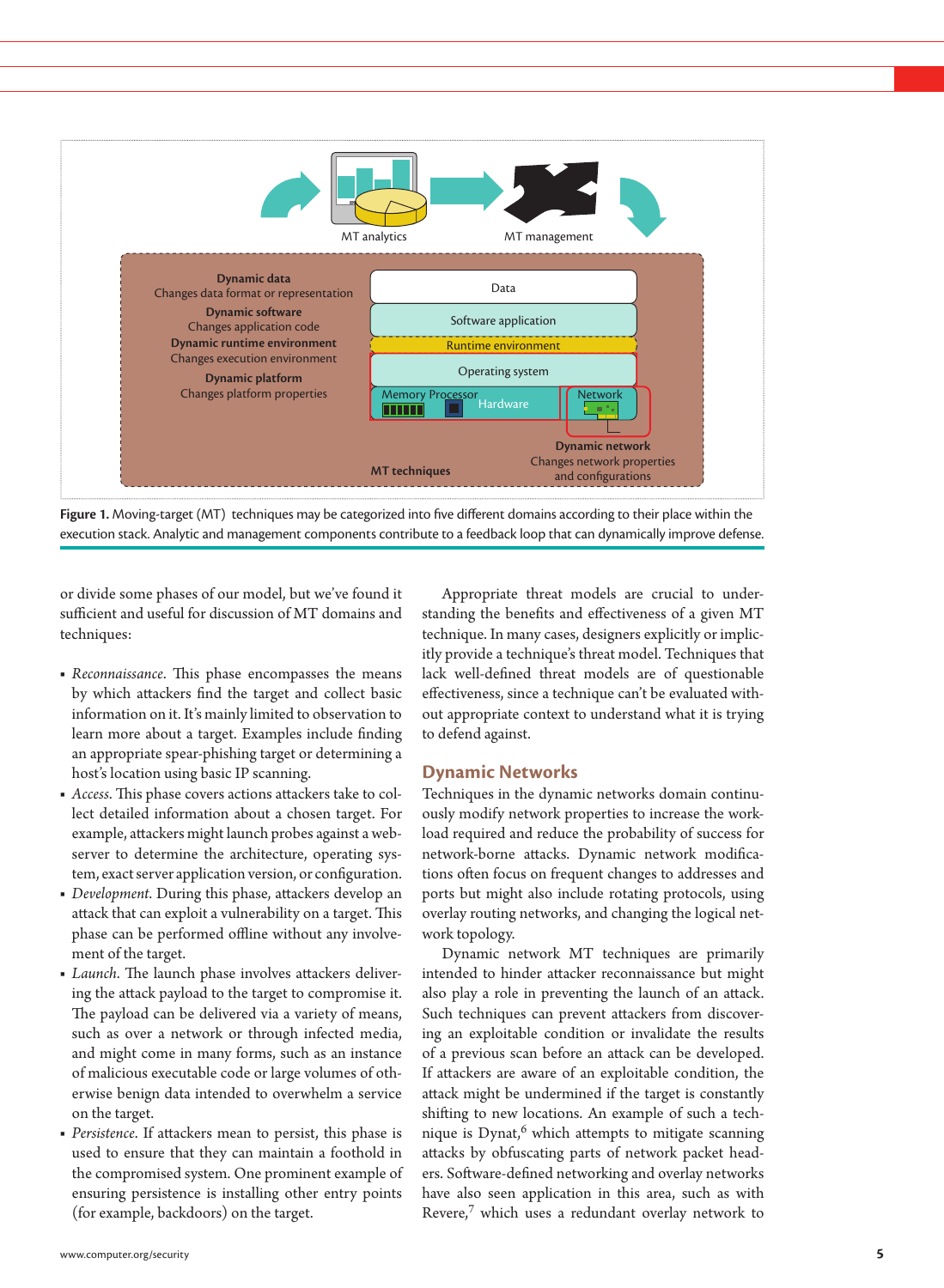dynamically distribute security updates without reliance on a single central authority for all nodes.

However, such defensive techniques might hinder legitimate use of the system. Services that must reside at known network locations or remain otherwise reachable, and support well-defined public communications protocols (for example, a webserver), can't use defenses that hinder easy accessibility without also sacrificing their core reason to exist. Other services that utilize the network only as an untrusted communications channel have a wider range of options in their techniques.

A few dynamic network MT techniques have been employed in commercially available products. Others haven't been widely adopted, although practical implementations are available. Content delivery networks are intended primarily to improve content load times through distribution and localization but also offer dynamic protection against denial-of-service attacks. By distributing an increasing load over an increasing number of servers as demand rises, a weak form of address hopping occurs: requests in particular locales are shunted to new servers, and the system remains available. At the other end of the scale, port knocking has been well-known for more than a decade but hasn't been widely deployed. Advanced forms of port knocking use dynamically generated port sequences to signal that a connection is desired, a technique that, ironically, attackers have used to maintain access to a machine once it's compromised.

#### **Weaknesses**

The greatest weakness in dynamic network techniques is the lack of a well-defined threat model. If the technique creates a closed network—that is, prevents machines inside the network from connecting to those on the outside, and vice versa—the dynamic network will break the client–server model. Client–server models are fundamental to network communications and services, and any attempt to hide a public server or otherwise make it less accessible works against its very purpose. There are limits on how much obfuscation can be applied to network traffic without breaking the communications link.<sup>6</sup> Moreover, virtual private networks (VPNs) can be used to create a closed network with stronger security properties than dynamic networks when isolation is desirable.

On the other hand, if the technique maintains an open network in which machines can still communicate with the outside, systems remain vulnerable to client-side attacks in which the payload is delivered via a client-initiated session with a malicious server. Changing the network properties doesn't interfere with the establishment of such a connection, and thus it has little value in preventing client-side attacks. Drive-by downloads are an example of client-side attacks.

Moreover, the effectiveness of randomization depends on the amount of uncertainty created for attackers. The uncertainty in a random value can be measured via the entropy, and entropy depends on the number of possible values for a random variable, and their probabilities. Limited entropy is a problem in many dynamic network techniques, particularly with regard to the Internet. Both IP addresses and port numbers are subject to strict constraints due to network infrastructure, even aside from the maximum number of values in the current technical specifications. Even within the movement that is possible, the current network infrastructure isn't well-suited to keep up with a fast-changing topology, and considerable overhead is incurred in doing so on closed networks with adjusted infrastructure.

#### **Research Directions**

Priority in dynamic networks MT research should be given to approaches that treat the network as an untrusted communication channel between known parties. When private entities are forced to communicate over public interfaces, particularly when VPN use is precluded, information leakage is inevitable through side channels, even if all other aspects of the communication are obscured. Techniques that attempt to mitigate these issues benefit our widely connected environments.

As applied to broader public networks, current dynamic network techniques have an ill-defined threat model and lack clear definitions that remain valid when confronted with the existing client–server architecture. These techniques provide minimal defensive benefits for considerable infrastructure overhead, and there is not yet a clear path to overcome these difficulties. Nevertheless, new research in this area remains robust. We advise that researchers of new dynamic network techniques give careful thought to the intended use case; the fundamental threat model must be clarified before new research on the broader space of dynamic networks can be of full use.

#### **Dynamic Platforms**

Techniques in the dynamic platforms domain change the properties of the computing platform in an effort to disrupt attacks that rely on specific platform characteristics. The properties that can change include the operating system, processor architecture, virtual machine instance, storage systems, communication channels, and other low-level environmental factors. Techniques in this area might migrate applications from machine to machine or execute the same application in parallel in multiple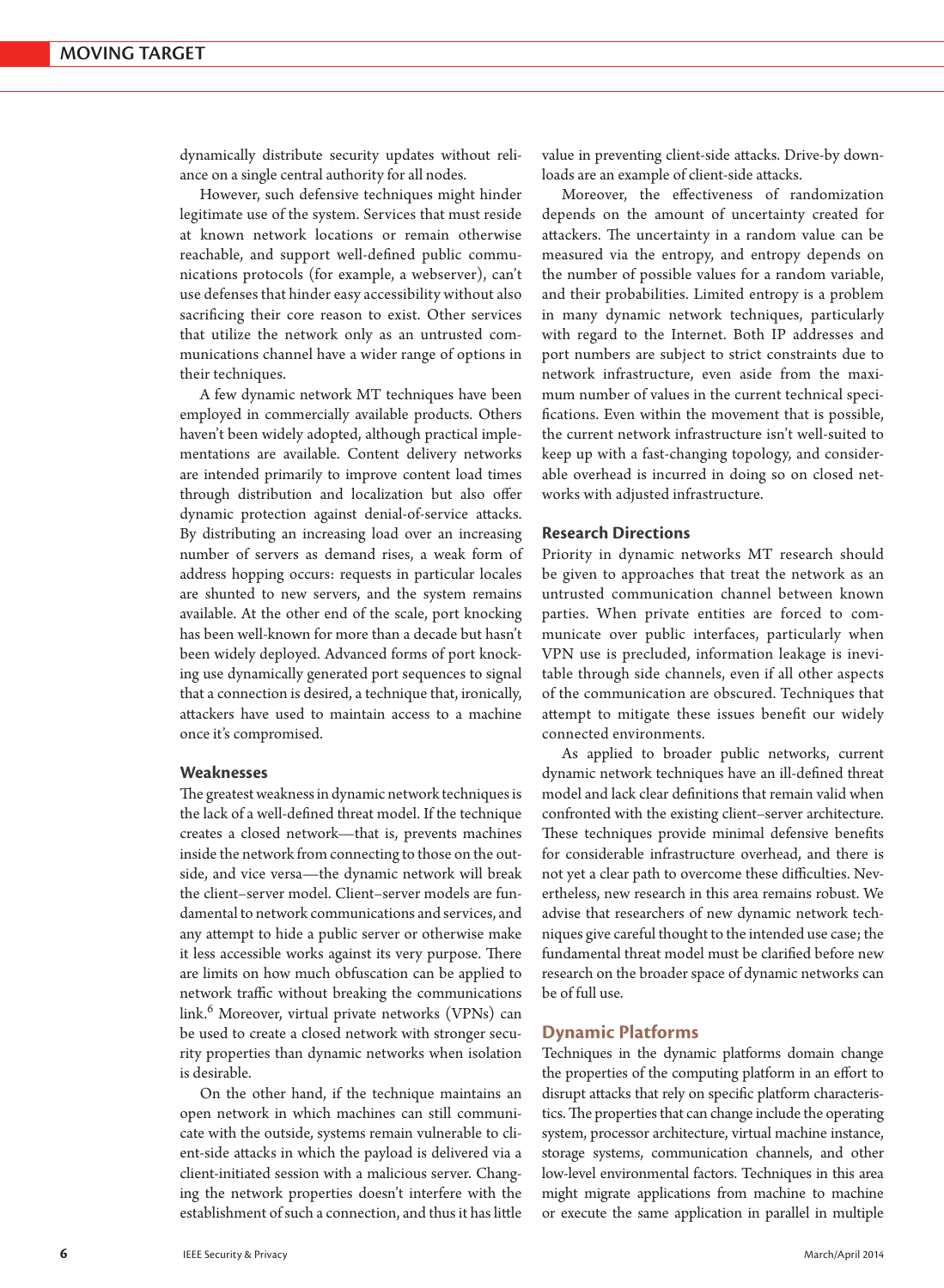architectural contexts. An example of the former technique is Talent, which regularly migrates live applications across a large pool of machines running different operating systems on different architectures.8 *N*-variant systems are an example of the latter, comparing multiple simultaneous versions of the same application and restarting

them from known good states if they diverge.<sup>9</sup>

Dynamic platforms techniques offer some defensive benefits against all five phases of the attack kill chain, but more protection is offered in the access,

development, and persis-

tence phases. Techniques in this domain are specifically intended to vary system properties exposed to attackers during the access phase of the kill chain. Furthermore, exploit development is rendered substantially more difficult for attackers when exploits for multiple diverse platforms are necessary to carry out an attack, particularly if an application is running in parallel on multiple instances simultaneously. Finally, when an attack is successful, the regular migration of applications to other platforms limits attackers' ability to maintain useful persistence.

Dynamic platform techniques have received substantial attention from the research community but have realized only limited deployment in the real world to date. A popular use case is to create transient platforms using live bootable media or disposable virtual machine instances, although application state is usually discarded after each session rather than persisted to a new platform.

# **Weaknesses**

Applications that require state to be maintained or synchronized across platforms present a significant challenge in the dynamic platform domain, because state is extremely difficult to extract from a running process in a platform-agnostic format unless the application is specifically designed to support it. $8$  The advent of cloud computing might result in more applications designed to this paradigm, but a more serious problem arises when transferring state: if attackers are present, a full state transfer might allow them to persist in spite of the platform migration. A trade-off might exist between migrating enough state to be useful and not enough state to allow attackers to persist.

Another problem is that dynamic platform techniques inevitably increase the attack surface of the systems being protected. Extra code used to control and manage migrations creates more code that can be

attacked. Perhaps more subtly, certain attack models let attackers benefit from additional platforms, such as when attackers seek to control an application running on a particular platform. A vulnerability might exist only on a certain platform, and attackers need only control the application for a limited period of time to com-

> plete a successful attack. As additional platforms

**Address space randomization techniques have achieved the greatest maturity of any MT technique to date across all domains in the form of ASLR, which has been commercially deployed in the real world.**

are included in the dynamic platform system, it becomes increasingly likely that a vulnerable platform will be exposed to attackers and fall to a success-

# ful compromise.

Finally, an implicit assumption of this domain is that a diverse pool of platforms actually exists. In actuality, a limited number of useful operating systems, architectures, and platforms exist, and creating new ones is a nontrivial task. Two platforms might provide sufficient diversity for certain techniques in this domain, but the available variety remains a concern.

# **Research Directions**

Scalability concerns must be addressed to open up a path to wide adoption of dynamic platform techniques. Specifically, automated mechanisms to create platform replicas are needed to populate platform pools in an affordable and scalable manner. Performance is also an issue, because movement between platforms is a heavyweight task that can impose significant costs each time it occurs. Perhaps the greatest problem is the lack of a method to universally transfer application state in a platform-independent manner; there may be lessons to apply from the high-performance and distributed computing communities.

#### **Dynamic Runtime Environments**

Techniques in the dynamic runtime environments domain randomize the environment in which the application operates and can be divided into two subdomains: address space randomization (ASR) and instruction set randomization (ISR). Techniques in this domain aim to prevent attackers from exploiting software vulnerabilities in order to compromise a machine by exploiting an application's vulnerabilities. ASR techniques have achieved the greatest maturity of any MT technique to date across all domains in the form of ASLR, which has been commercially deployed in the real world. ASLR has received significant attention in the literature and varying levels of support in modern operating systems and software, and ASLR implementations of varying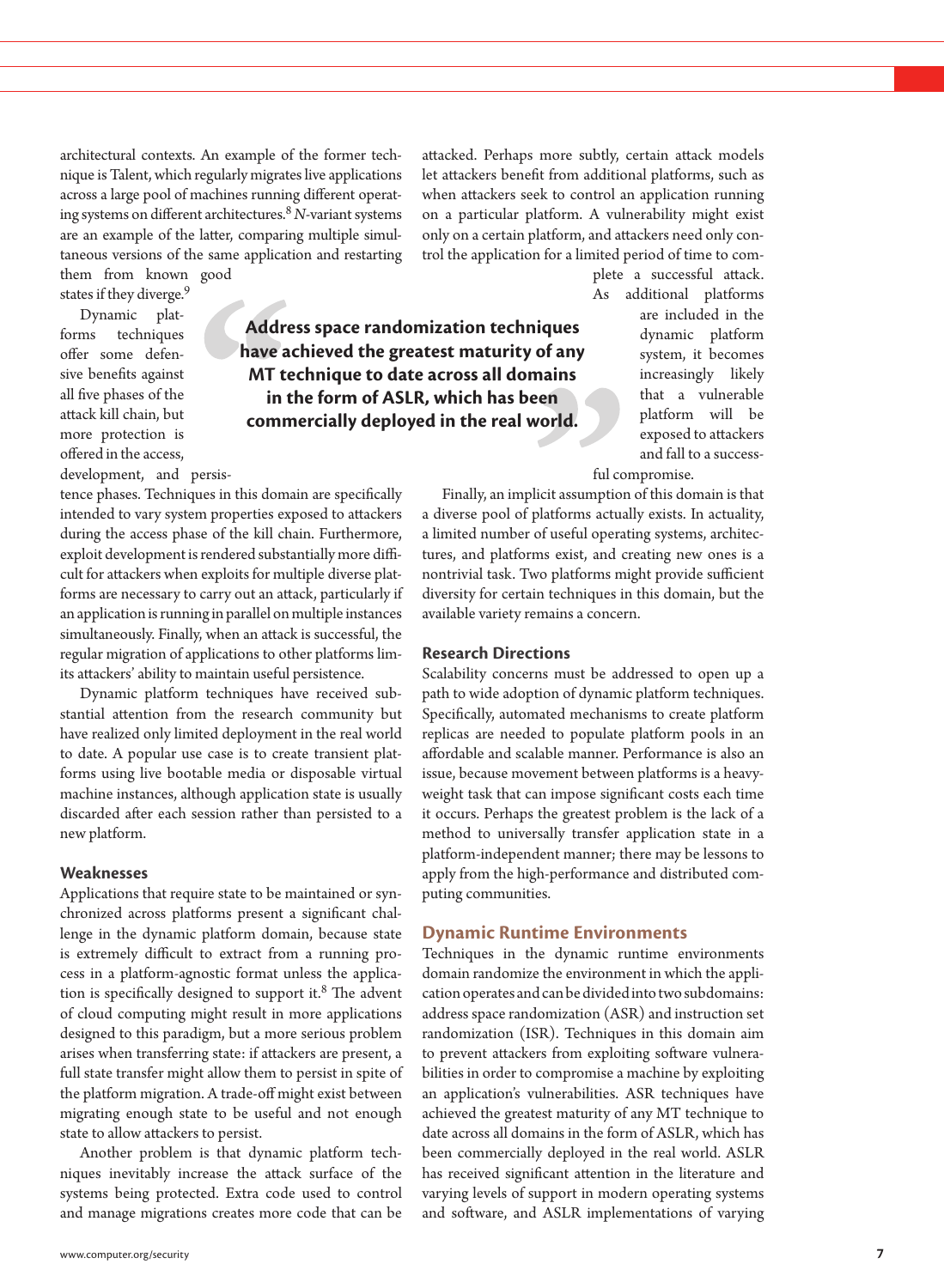potency are now standard on all major desktop operating systems as well as certain mobile systems.

ASR randomizes the layout of an application's virtual memory at runtime and is usually implemented through modifications to the core operating system, sometimes requiring additional support in the application. For example, an ASR technique might change the base addresses of certain memory segments including the stack, heap, and shared libraries. Others might apply intrasegment randomization such as shuffling stack frames inside the stack.

Methods in the ASR subdomain seek to transform a deterministic memory layout into a randomized one. This prevents the attacker from being able to use a known memory address to redirect control flow or to read out a particular piece of data. Dynamic libraries represent an early implementation of a technique in this domain, because their construction allows any given library to be placed at a different virtual address within each process's memory space.

ISR randomizes the actual instructions in an application and might take place in the operating system, the application, or even the hardware. This stops attackers from predicting how the program will execute. One example technique in this space involves encrypting each instruction with a key chosen at load time, and then decrypting it immediately prior to execution.<sup>10</sup>

The techniques in this domain assume that attackers already have an exploitable vector into the program and thus aim to prevent attackers from completing the attack. They complicate the attack development and launch phases by making it more difficult to exploit memory corruption vulnerabilities. Buffer-overflow exploits are a notoriously common form of memory corruption and can be used to inject malicious code or hijack the control flow. When techniques in this domain aren't applied, known instructions can be inserted at known locations (that is, code injection) or control might be redirected to existing instructions, also at known locations (such as code reuse or return-oriented programming). When techniques in this domain are applied, attackers can only guess the correct form of an injected instruction or the correct location of an existing or injected instruction. Although successful attacks can't be blocked completely, the randomization aspects of dynamic runtime techniques reduce the likelihood of success and help prevent large-scale attacks against multiple systems.

# **ASR Weaknesses**

Despite the strong potential for ASR techniques to substantially increase the difficulty for attackers, several weaknesses in current ASLR implementations have limited their effectiveness.<sup>11</sup> One major weakness is that only a portion of the application's memory space is randomized in standard configurations; other portions remain static. For example, randomization of the dynamic libraries is common, but the base program image isn't randomized by default. Attackers can develop meaningful payloads using the static program image alone. A related problem with ASLR is that relative addresses in program segments often remain unchanged. It's common practice to randomize only the base address of an entire memory segment and leave the individual portions of that segment in the same position relative to each other, thus allowing attacks to bypass ASLR defenses with the use of relative addresses.

ASR techniques typically operate with the assumption that the contents of memory aren't known to attackers. Attackers who can exploit a complementary memory disclosure vulnerability might be able to determine the randomized locations of objects and use those locations in later attack stages. Currently, no ASR techniques can resist an arbitrary memory disclosure attack.

Limitations in available entropy present an additional weakness: the area over which an address is randomized is often too small in practice due to the defended system's architectural limitations. Small memory spaces are vulnerable to brute-force attacks, in which addresses can be guessed until discovered, or heap-spraying attacks, which can fill large portions of the address space with malicious objects. In many cases, attackers can complete brute-force attacks within minutes due to the relatively small address space of 32-bit operating systems<sup>11</sup>; modern 64-bit operating systems often offer improved but still surprisingly low entropy.

#### **ISR Weaknesses**

To date, performance overhead has been the greatest barrier to the adoption of ISR techniques. Without pervasive hardware support, most ISR techniques must rely on software emulation and, as such, incur substantial overhead. Non-MT defenses such as nonexecutable memory, which prevents a memory page from being both writable and executable, also protect against code injection. Nonexecutable memory is well-supported in hardware and has seen widespread adoption, suggesting that similar hardware support for ISR techniques applied to popular architectures might lead to similar adoption and usage.

Related to the lack of hardware support, some ISR techniques rely on low-overhead methods such as a simple XOR operation to "encrypt" instructions. Use of XOR, or similar weak encryption methods, allows key recovery if attackers can read just one known instruction. Key recovery allows attackers to inject correctly encoded instructions of their own without difficulty.

# **Research Directions**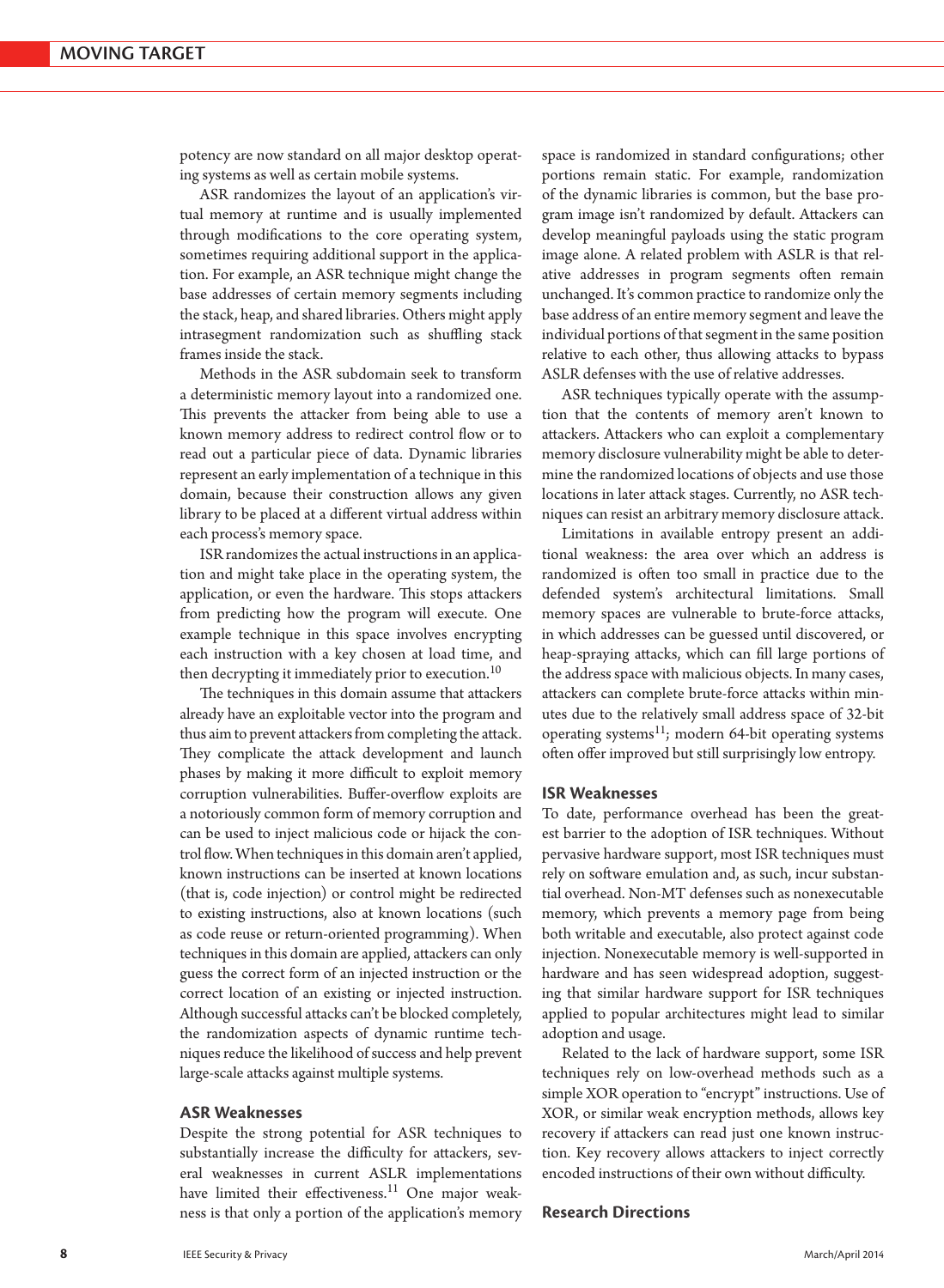In the dynamic runtime environment domain, researchers must focus attention on the composition of comprehensive techniques that randomize all components of memory and thus prevent attackers from preying on the residual static components. They should also focus on increasing the spatial independence of objects within a given memory segment. This avenue of investigation will not only provide better protection against relative address–based attacks but also limit the usefulness of memory disclosure attacks: disclosing one object's location wouldn't necessarily disclose all other objects' locations. The assumption of memory secrecy in general must be examined, and new models that consider attackers with visibility into memory must be developed. Finally, researchers should reexamine ISR techniques in light of new encryption hardware making its way into mainstream architectures, possibly providing an opportunity to revitalize the concepts with fewer performance penalties.

# **Dynamic Software**

Techniques in the dynamic software domain modify the application such that the internal state is no longer deterministic relative only to the input, while ensuring that functionality is unaffected. Diversification is achieved by substituting equivalent program instruction sequences for each other, changing the instructions' order and format, rearranging the internal data structure layout, and otherwise altering formerly static properties of the application. Transformation of this nature reduces the applicability of specific instructionlevel exploits for a given piece of software and forces attackers to guess which software variant is in use. For example, Figure 2 shows two different but functionally equivalent instruction sequences.

These techniques can be applied on a gross or finegrained scale, either creating a corpus of semantically equivalent binaries for mass distribution or using a single application with its own internal randomization capability. External randomization can be applied at compile time or through binary rewriting. Several techniques in this area propose a voting system in which two or more diversified binaries execute in parallel with identical input while a trusted execution monitor detects aberrant behavior in any of the variants.<sup>12</sup> Other techniques, such as  $GenProg<sub>13</sub>$  attempt to dynamically patch software vulnerabilities as they're discovered, rewriting application code to prevent exploitation.

Dynamic software techniques seek to disrupt an attack's development and launch phases. Development is hindered due to the uncertainty as to which code is being executed in any given software instance. Code injection and reuse become complicated due to the many variants. For an attack to succeed in all cases,

| Sequence 1         | Sequence 2         |  |  |  |
|--------------------|--------------------|--|--|--|
| xor eax, eax       | mov eax. 0x0       |  |  |  |
| shl ebx. 0x3       | imul ebx, ebx, 0x8 |  |  |  |
| pop edx<br>jmp edx | ret                |  |  |  |

Figure 2. Functionally equivalent instruction sequences in x86 assembly. Each uses different operations to produce the same intended result over the span of the entire sequence, but intermediate steps are not equivalent and cannot be used to produce the same unintended result by an attacker reusing the existing code.

attackers must discover a nonrandomized path to the application or use an exploit that doesn't rely on specific code instructions and a static internal data structure layout. Probabilistic attacks might still yield positive results for attackers, but a trusted execution monitor can guard against that possibility.

Techniques in dynamic software aren't widely deployed in the real world, and those techniques that do exist are largely limited to academic and research environments and aren't available for wide-scale experimentation.

# **Weaknesses**

A major weakness in the dynamic software domain is that it's very difficult to ensure (automatically or otherwise) that translated software provides functionality equivalent to the original. Heavyweight binary translation and emulation impose significant performance overhead, lack scalability, and might create unexpected side effects even while appearing to operate as expected. Compiler-based approaches allow greater confidence in the correctness of programs but can slow down performance and create runtime inconsistencies between program variants (even if not changing the overall result) that complicate dynamic comparisons.12 Furthermore, compiler-based approaches naturally require access to source code, which in turn necessitates continuous vendor collaboration in the case of commercial software.

Techniques that employ an execution monitor supervising multiple variant applications are common in dynamic software and allow for greater security and detection capability with regard to that application. The price is increased performance overhead, especially in resource usage. Using an execution monitor also expands the attack surface and imposes a second point of failure.

Finally, many programs are crafted (and compiled) for maximum performance. Semantically equivalent programs created for these applications will result in degraded performance. Real-time and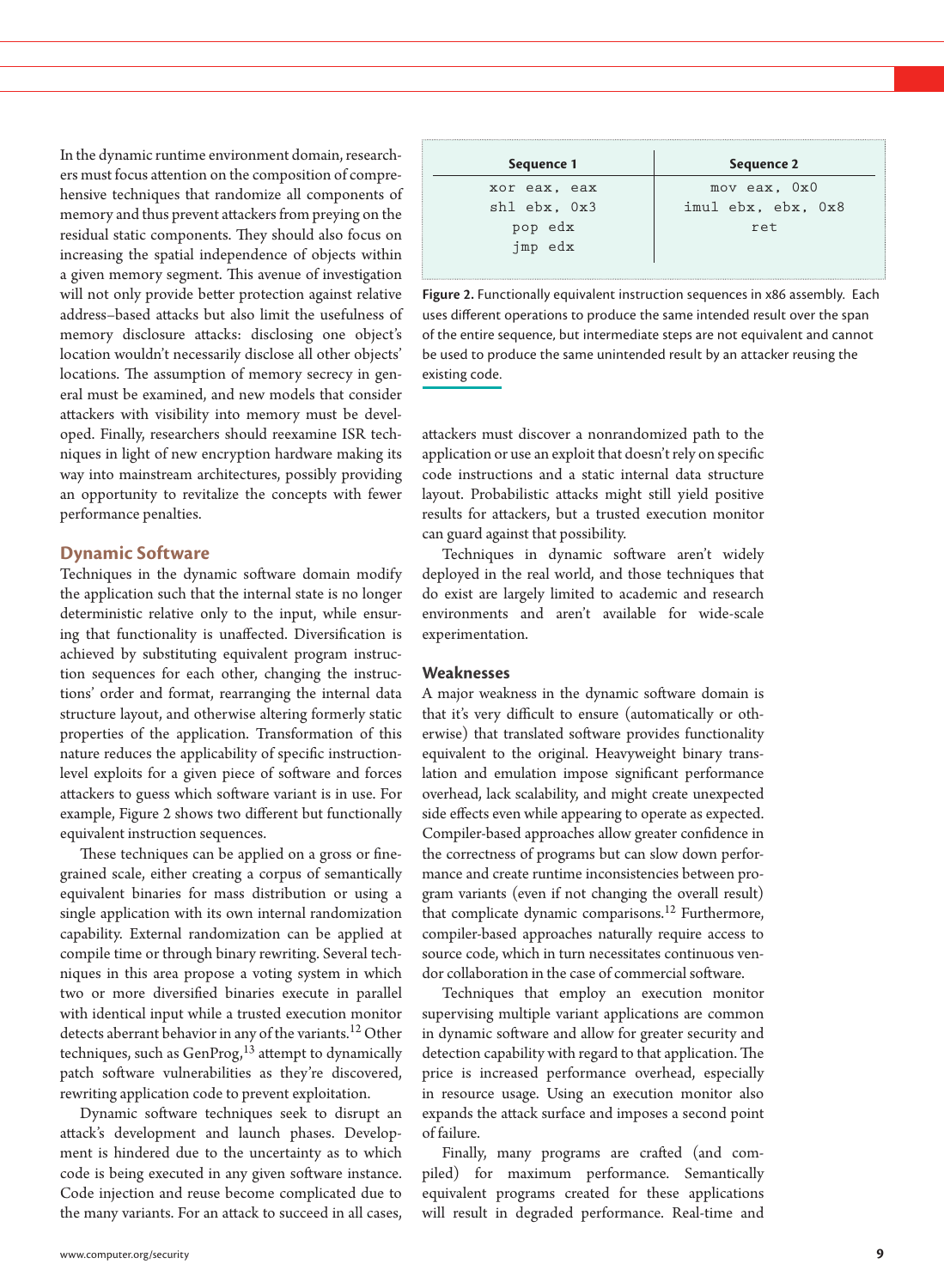| Format 1            | Format 2             |  |  |
|---------------------|----------------------|--|--|
| $\zeta$ Age=23;     | $\zeta$ ID=00132573: |  |  |
| Gender=Male;        | Gender=M:            |  |  |
| $ID = 132573:$      | $Salary=75K;$        |  |  |
| $Salary=$ \$75000;> | $Age=10111$ :        |  |  |

**Figure 3.** The same data presented in two different formats. Diversity in data formatting can be used to complicate exploit development for an attacker.

> high-performance applications might not be able to tolerate such degradation in highly diversified binaries.

# **Research Directions**

Compiler-based randomization is both comprehensive and compatible with many techniques across other domains and is well-studied in other contexts. As such, focus on these techniques will likely yield the best results in this domain, although practical implementation depends on appropriate vendor support. Further research on binary-based translations or distribution channels that make it easy for vendors to distribute a diverse set of semantically equivalent binaries would allow diversified software to be deployed on a static basis among the user base. Such distribution, although not as beneficial as software that re-randomizes upon each invocation, is still a great improvement over the status quo.

# **Dynamic Data**

Techniques in the dynamic data domain change the internal or external representation of an application's data in such a way as to ensure that the semantic content is unmodified, but unauthorized use or access is hindered. This is accomplished by changing the format, syntax, encoding, and other properties of the data representation. Attackers' infiltration attempts might be rendered detectable when valid data is presented in an improper format, and exfiltration attempts might not yield data in a useful format.

Some techniques in this domain are rooted in methods originally designed to guard against data corruption, such as the data diversity technique described by Paul Ammann and John Knight,<sup>14</sup> which is configured to run computations on multiple distinct data representations and vote on the results to detect corrupted (malicious) input. Data encryption techniques, such as data randomization, encrypt portions of the application in memory to hinder data extraction and infiltration.<sup>15</sup> For example, Figure 3 shows the same data represented in two different ways.

Similar to those in the dynamic software domain, dynamic data techniques seek to complicate the development and launch phases of an attack. Attack development is impaired due to the difficulty in crafting an appropriate payload for multiple data representations. An exploit that depends on a particular data format is less likely to succeed.

Almost all modern applications employ well-specified data layouts for their internal use, whereas I/O is largely limited to a selection of standard or custom data formats, as appropriate. No dynamic data techniques are deployed in the real world, and a survey of existing literature yields only a few examples, most of which focus on memory encryption or limited randomization of certain data (for instance, user identifiers).

# **Weaknesses**

Techniques in this domain suffer from a lack of diversity in allowable data encodings, because most standard binary formats support one canonical representation. The continuing desire within the computing community to standardize and facilitate easy communication means that new binary formats aren't encouraged unless they fulfill an unmet need or offer substantial improvements over an old method. Even in text, where many canonical versions of the same information are possible, standard layouts are encouraged to improve interoperability.

The use of techniques that operate on a diversified set of data formats also results in an expansion of the attack surface. Each additional data format implicitly carries with it the need for new parsing capabilities and a new set of error-checking code. Furthermore, the proliferation of new data formats will likely lead to a loss of compatibility, with standard data manipulation utilities that don't understand the nonstandard formats—again, requiring the application to add new utility code instead of using well-tested standard libraries.

All this new code might harbor new vulnerabilities, particularly if I/O is involved. Even when multiple formats exist, their number might be insufficient to thwart attackers. Encryption methods provide sufficient protection of an application's internal data state, but the continued lack of a practical homomorphic encryption scheme requires that all data be decrypted back to its original representation before any processing can be performed.<sup>15</sup> This presents a window of vulnerability to attackers. From a more practical perspective, dynamic data techniques impose an increased burden on both application development and runtime performance due to the need to process and monitor the diverse data representations.

# **Research Directions**

Because of the expanded attack surface and increased code complexity when operating over diversified data formats, future research should be directed at finding effective methods of data encryption for data residing in main memory. Applications that operate on only one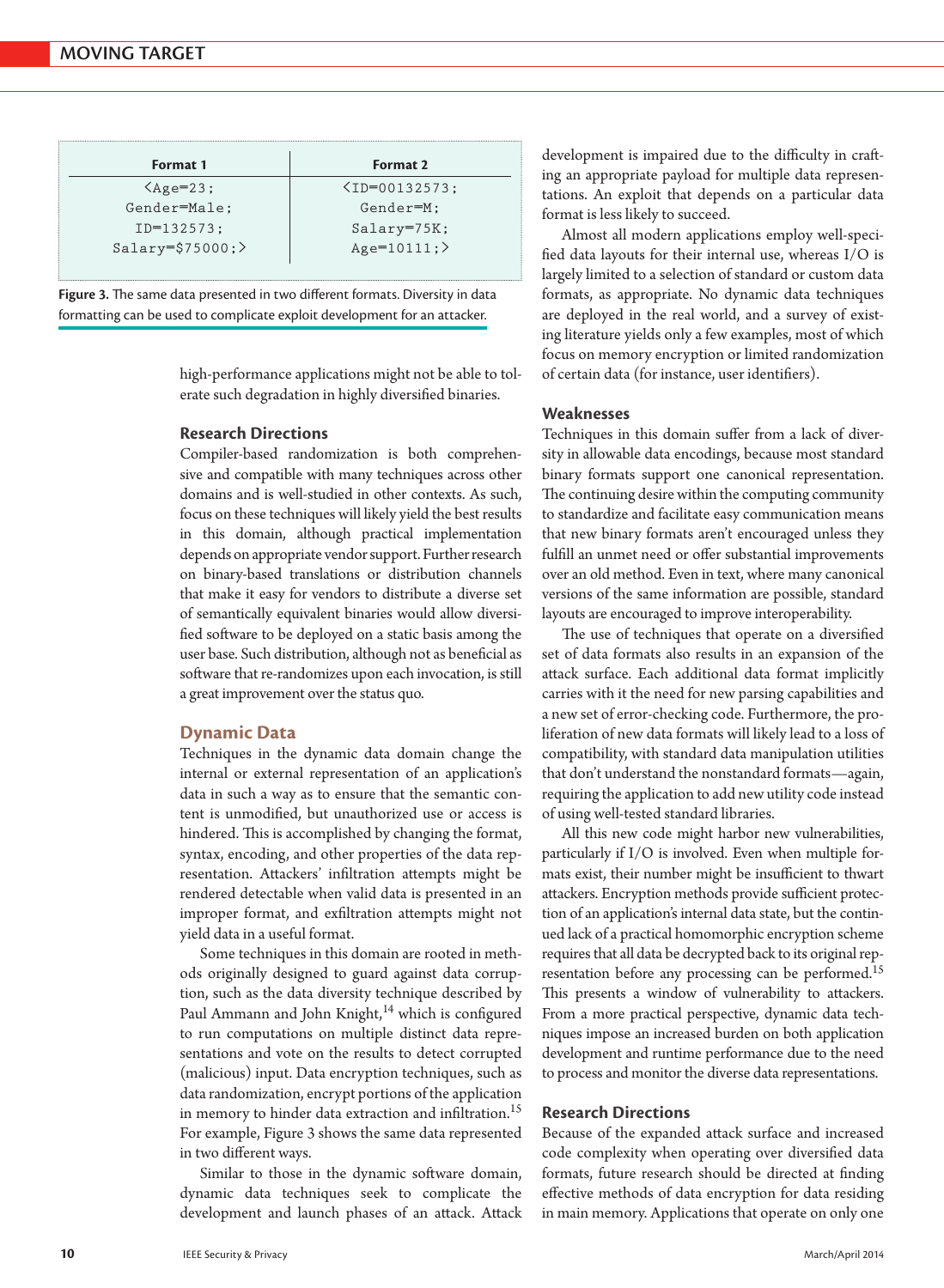| Table 1. Primary attack phases disrupted by techniques in the five domains. |                      |               |                    |        |                    |  |  |
|-----------------------------------------------------------------------------|----------------------|---------------|--------------------|--------|--------------------|--|--|
| <b>MT</b> domains                                                           | <b>Attack phases</b> |               |                    |        |                    |  |  |
|                                                                             | Reconnaissance       | <b>Access</b> | <b>Development</b> | Launch | <b>Persistence</b> |  |  |
| Dynamic networks                                                            | г                    |               |                    |        |                    |  |  |
| Dynamic platforms                                                           |                      | п             | п                  |        |                    |  |  |
| Dynamic runtime environments                                                |                      |               | п                  | п      |                    |  |  |
| Dynamic software                                                            |                      |               | п                  | п      |                    |  |  |
| Dynamic data                                                                |                      |               |                    |        |                    |  |  |

canonical representation of data are more robust and secure than those operating on many diversified data representations, but the data need only be in its canonical form when actual operations are taking place. If the data is transformed when it isn't being actively manipulated, the window of vulnerability is reduced, and attackers can neither exfiltrate nor inject data in a useful form, so long as the encryption scheme is robust.

Further research into text-based external communications might also provide a means of attack detection and perhaps outright prevention. Text is no less vulnerable to the diversified data problems of binary formats, but the community has traditionally been willing to make extra allowances for textual data in parsing and manipulation, perhaps because it's human understandable.

# **Discussion**

Based on our analysis of the MT techniques' strengths and weaknesses, we have identified three major properties for an effective defense—MT techniques should be comprehensive, timely, and unpredictable. Comprehensive defenses demand the inclusion of all components that could be used in a given attack phase. As previously discussed, if an application randomizes the location of its library code but leaves the program image at a fixed location, it has failed to significantly improve its defensive posture. The application remains vulnerable to a code reuse attack in which adversaries simply ignore the randomized code and target the fixed code.

MT defenses' movements should also be timely with respect to adversary observation and attack points. If adversaries have an opportunity to observe the result of a movement, and that knowledge presents them with an opportunity to launch an attack, another movement must be made before they can complete the attack. In addition, if the MT defense relies on environmental diversity, it must expose attackers to this diversity within the relevant attack period.

Consider a dynamic platforms technique such as Talent, ${}^{8}$  configured to migrate an application among three platforms. The defense is predicated on forcing attackers to exploit vulnerabilities on multiple, diverse platforms. If the migration time is less than the attack time, the technique has achieved its objective: attackers must have a second vulnerability available on the new platform to continue the attack. However, if the migration time is greater than the attack time, the MT technique actually diminishes security because attackers have a choice of three platforms in which to locate a vulnerability, rather than only a single, fixed platform.

Effective movements must also be unpredictable. If attackers can predict the next movement, then the movement provides no additional security. If attackers can predict the movement with high probability, or if only a narrow range of movement is available, the movement provides only a small amount of additional security.

Threat models and use cases provide the necessary context for evaluating sufficient thresholds of unpredictability. For example, in the case of an automatically respawning webserver, 16 bits of entropy in an ASLR implementation require only minutes to break through brute force. On the other hand, if a process must be manually restarted after each guess (because incorrect guesses likely cause segmentation faults), even a low amount of total entropy might not provide attackers with a significantly high probability of success in a reasonable amount of time.

Table 1 provides a summary of the five domains broken down by the attack phases predominantly disrupted by techniques in that domain.

T techniques, though currently underdeveloped, are important tools for defense against cyberattacks. Those few in active deployment that are still nascent have demonstrated the potential to increase the difficulty level for attackers. In combination, techniques from each of the five domains can guard against all phases of the attack kill chain and thus dramatically improve our cyber posture, though this